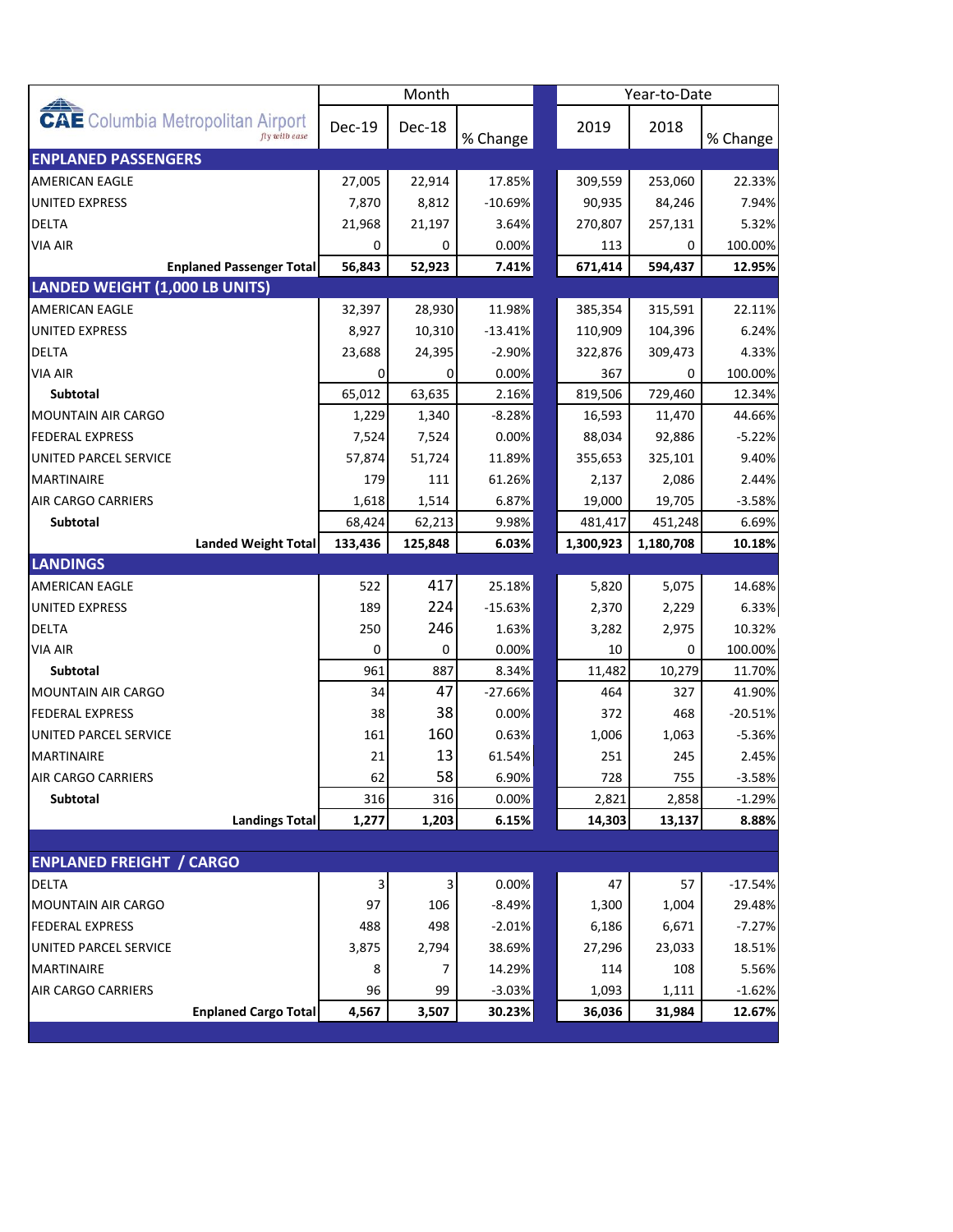## **MONTHLY ENPLANED PASSENGERS 2016 - 2019**



|      |        | Fe <sub>b</sub> | Mar    | Apr    | May    | Jun    | Jul    | Aug    | Sep    | Oct    | No     | Dec    | Grand Total |
|------|--------|-----------------|--------|--------|--------|--------|--------|--------|--------|--------|--------|--------|-------------|
| 2016 | 40,956 | 43.036          | 44.092 | 49.141 | 53.632 | 49.373 | 48.182 | 48.266 | 46.475 | 47.989 | 44.949 | 43.432 | 559.523     |
| 2017 | 38.447 | 38.075          | 46.478 | 42.428 | 45.961 | 43.993 | 48.071 | 47.163 | 42.462 | 50.427 | 48.174 | 43.205 | 534.884     |
| 2018 | 40.524 | 41.026          | 45.911 | 49.096 | 50,593 | 47.648 | 52.019 | 53.152 | 46.461 | 58.473 | 56.611 | 52.923 | 594.437     |
| 2019 | 46.760 | 46.150          | 55,698 | 58,592 | 60.921 | 59.168 | 58.168 | 58.456 | 54.969 | 59.544 | 56.145 | 56.843 | 671.414     |



|      | Jan        | Feb        | Mar        |            | Mav        | Jun        | Jul        | Aug        | Sep        | Oct        | Nov        | Dec        | <b>Grand Total</b> |
|------|------------|------------|------------|------------|------------|------------|------------|------------|------------|------------|------------|------------|--------------------|
| 2016 | 9.444.000  | 9.388.000  | 11.164.000 | 10.856.000 | 10.304.000 | 11.174.000 | 10.234.000 | 11.874.000 | 11.408.000 | 10.482.000 | 11.320.000 | 14.782.000 | 132.430.000        |
| 2017 | 9,556,000  | 000.803.00 | 11,832,000 | 10,166,000 | 10,950,000 | 11,432,000 | 9,636,000  | 12,022,000 | 10,392,000 | 10,490,000 | 12,312,000 | 14,616,000 | 132,712,000        |
| 2018 | 10,286,000 | 10.200.000 | 11.624.000 | 10,056,000 | 11,802,000 | 11.422.000 | 9,728,000  | 12,482,000 | 10,298,000 | 11,382,000 | 11,880,000 | 15,510,000 | 136,670,000        |
| 2019 | 11,020,000 | 10.226.000 | 11.878.000 | 11.810.000 | 13.096.000 | 12.478.000 | 12.880.000 | 13.330.000 | 11.036.000 | 13.746.000 | 12.546.000 | 18.344.000 | 152.390.000        |



|      | Jar     | Feb    | Ma      | Apr     | Mav     | Jun     | Jul     | Aug     | Sep     | Oct     | Nov     | Dec     | <b>Grand Total</b> |
|------|---------|--------|---------|---------|---------|---------|---------|---------|---------|---------|---------|---------|--------------------|
| 2016 | 78.313  | 77.208 | 90.384  | 85.766  | 90.122  | 90.513  | 85.423  | 84.439  | 84.632  | 83,731  | 86.997  | 103.211 | 1.040.739          |
| 2017 | 81,256  | 77.272 | 89.481  | 83.124  | 90,604  | 92,166  | 93,405  | 96,308  | 86,497  | 91,597  | 92.490  | 103,032 | 1,077,232          |
| 2018 | 84,634  | 81,377 | 88,222  | 86,112  | 96,337  | 89,551  | 94,328  | 104,139 | 105,545 | 110,246 | 114.369 | 125,848 | L,180,708          |
| 2019 | 104.877 | 96,017 | 105.181 | 103.592 | 108.412 | 113.032 | 106.786 | 110,587 | 101.773 | 114.591 | 102.639 | 133.436 | 1,300,923          |

**MONTHLY LANDED WEIGHT 2016 - 2019**

## **MONTHLY TOTAL CARGO**